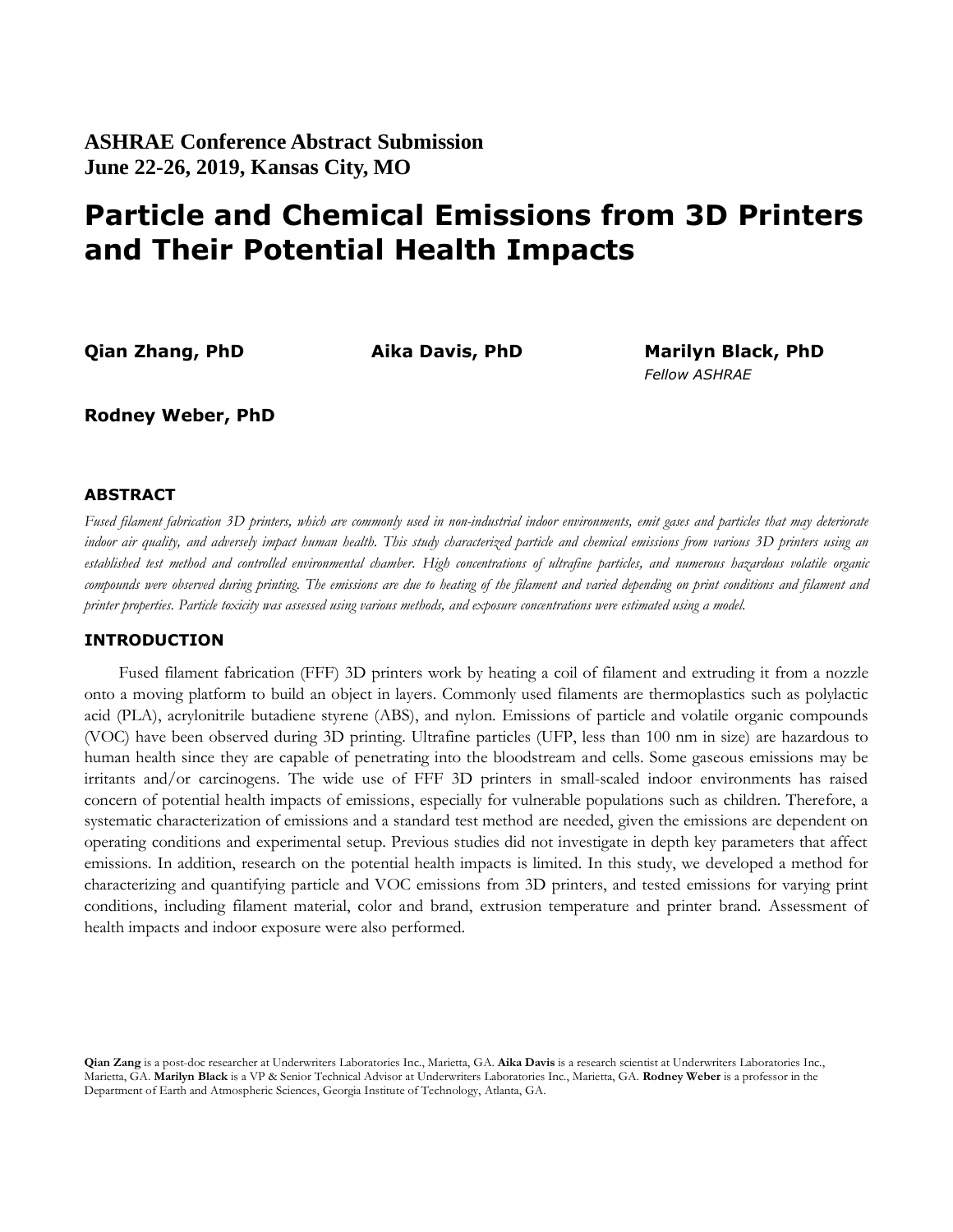#### **METHODS**

Emission characterization was performed using a 1 m<sup>3</sup> stainless steel chamber with clean air supply system, designed and evaluated following the ASTM standard D6670 (ASTM, 2013) and UL GREENGUARD Certification 2823 (UL, 2014). Ultrafine, fine and coarse particle number concentrations and size distributions were measured online with a scanning mobility particle sizer, a condensation particle counter and an optical particle counter. Individual VOC (IVOC) and aldehyde samples were collected onto solid sorbent cartridges and then analyzed by gas chromatography-mass spectrometry (GC/MS) and high-performance liquid chromatography separately, following US EPA Compendium Method TO-11A and 17 (USEPA, 1999a; b) and ASTM standard D6196 (ASTM, 2009). Total VOC (TVOC) was calculated from all detected IVOC and presented in a toluene equivalent. Test procedures followed BAM (2012), developed for testing emissions from laser printers. Particle composition was analyzed online by aerosol mass spectroscopy, and filament/particle composition by pyrolysis GC/MS. Toxicity tests focused on particle oxidative potential or oxidative stress responses. Particle samples were collected onto filters during chamber experiments and filter extracts were assessed with various cellular and acellular assays.

Six commercially available desktop FFF 3D printers were tested, with ABS, PLA, and nylon filaments from ten different manufacturers; the extrusion temperature ranged from 210 to 270°C. The emission rates and yields (total number of emitted particles per mass of filimant consumed) were calculated following BAM (2012). An indoor exposure model was based on calculated emission rates from chamber tests and applied to different scenarios.

### **RESULTS**

#### **Particle and VOC Emissions**

With various combinations of different printers and filaments, a wide variability of emissions was observed. Particle number concentrations typically peaked at the beginning of the printing process, reaching 10<sup>3</sup> to 10<sup>6</sup> particles/cm3, then dropped and achieved steady-state as printing continued. UFPs contributed approximately 70% of total particle number concentrations, which was associated with particles formed from a new particle formation process involving semi-volatile compounds emitted from heated filaments. TVOC concentrations increased during printing and reached steady-state later into print run, with over hundreds of IVOC species detected. Frequently detected species included styrene, ethylbenzene, and benzaldehyde from ABS filaments; lactide, benzaldehyde, and methyl methacrylate from PLA, and caprolactam from nylon.

Emission profiles and total emissions largely depended on filament materials. ABS had much higher particle number yields compared to PLA and nylon filaments. ABS filament also had the largest number of IVOCs and higher TVOC emission rates. For the same filament bulk material, some specific filament brands resulted in large differences in both particle emission concentrations and IVOC species, which were interpreted to be due to different minor additives in filaments utilized by different manufacturers. Filament color variation of the same brand generally had smaller impacts than among filament brands. In addition, higher extrusion temperatures were associated with higher emissions of both particles and VOCs; the impact of extrusion temperature on particle emissions was exponential, while linear for TVOCs.

#### **Potential Health Impacts**

The mass spectra of ABS emitted particles did not show similar composition to any of the ABS monomers, indicating that minor additives may control the formation and composition of particles. Therefore, the toxicity of particles may not be obtained directly from the raw filament material. Multiple approaches were explored to assess particle toxicity, including in vivo animal exposure, in vitro cell viability, cell death type, and intracellular reactive oxygen species (ROS) generation, in addition to a chemical (dithiothreitol, DTT) ROS assay. Results showed 3D printer emitted particles from ABS, PLA and nylon filaments all induced toxic responses, with different response